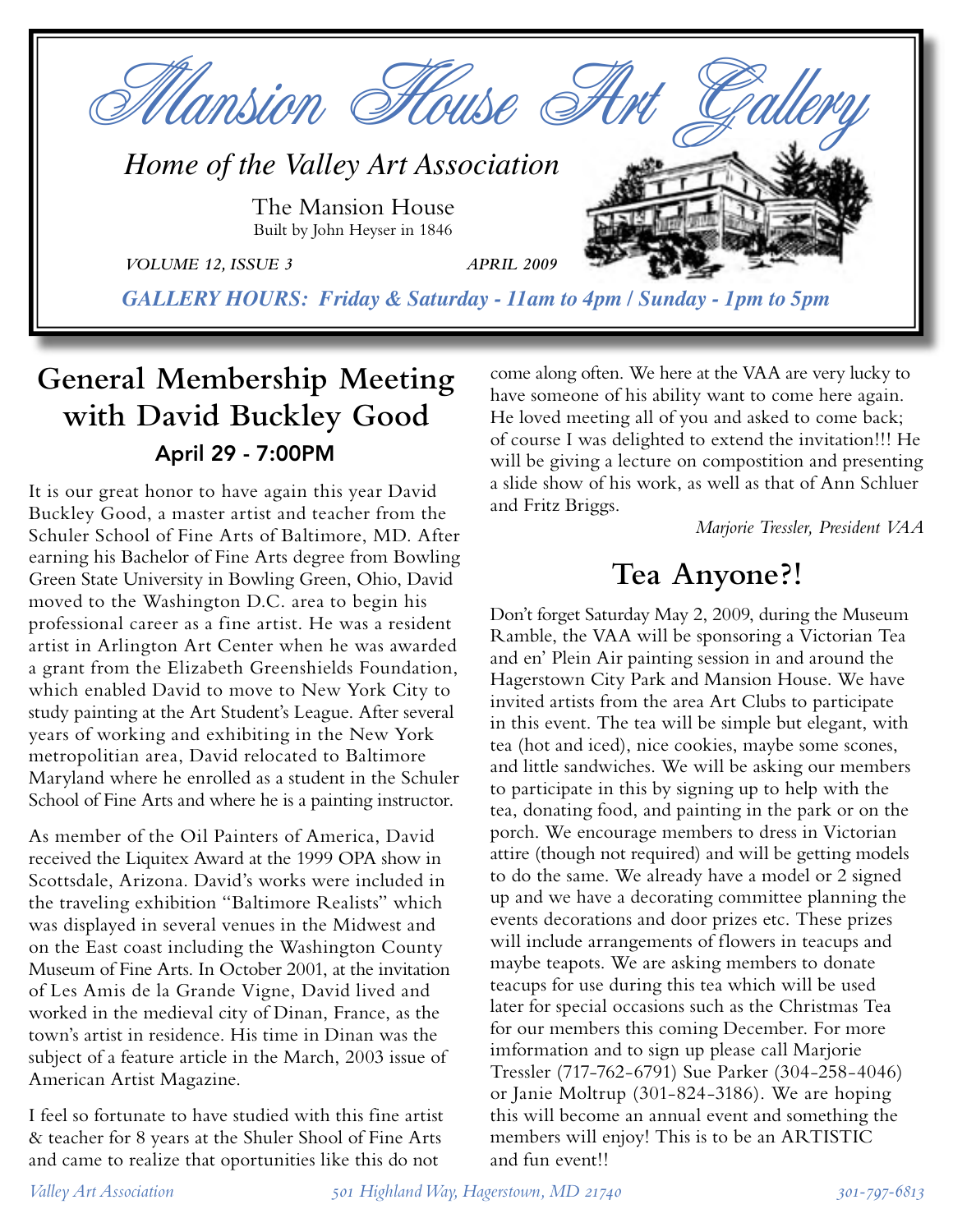### **Shows**

### **NORTH GALLERY SHOWS**

- Terry Shotten Exhibit "EXPRESSIVE WORKS ON CANVAS" APRIL 3-APRIL 26. Terry's show will be of vibrant, colorful expressionist and abstract oil paintings.
- Valley Arts Member Show in the BOWMAN GALLERY at the WCMFA - MARCH 28-MAY 17. This show features work by Valley Art Members who submit their work for jury selection. The reception date will be announces later by the museum.
- We'd like to have a **New Member Show** in the North Gallery, JULY 3-26, if there are enough new members who would like to participate. A new member is someone who has joined Valley Art Association within the past two years (joined July 2007 or after). Please contact Marie McCafferty 240-313-9440 if interested.

### **ADDITIONAL AREA SHOWS**

#### Art in the Hallways at the Washington County Hospital

- APRIL Artist of the Month **Ruth Durbin**.
- MAY Artist of the Month **Audrey Mentzer**.

Congratulations to Anna Hogbin on the sale of two paintings during her exhibit at the hospital.

Questions on Art in the Hallways should be directed to Lucy Ecker at: 301-733-5320 or a1nanaecker@aol.com.

### Chambersburg Hospital Artist of the Month

- APRIL Artist of the Month **Anne Finucane**.
- MAY Artist of the Month **Marg Ford**.
- JUNE Artist of the Month **Dorothy Yoh**.

#### WCMFA Features Animals In Art - MARCH 28

- AUGUST 23. From a peaceful scene of sheep foraging under apple blossoms, as in John Appleton Brown's (1844-1902) pastel, Sheep Grazing to the intense stare of a puma as captured in bronze by Dan Ostermiller (b.1956), animals have captured the imaginations of artists throughout art history. The exhibition, Animals in Art, brings together works from the Museum's Permanent Collection. A special Opening Reception will be held, Sunday, March 29, 2009 from 2:00 until 4:00 p.m., hosted by the

Museum's volunteer organization, The Singer Society. Just as species in the animal kingdom are varied, so too are the styles used by artists to portray these animals. The contemporary artist, Neil Herchenrother, uses photo-realism to capture his subject in his 1974 painting Box Turtle. William Henry Howe (1846-1929) painted his Head of a Cow using an Impressionist style that effectively captures the texture of the cow's hair. Sculptors were influenced by animals, as well. Hilda Eiber's stoneware piece, Alligator Lunch, displays a whimsical view of the animal kingdom.

# **Classes and Workshops**

Oil Painting the Landscape - Please note date change from last newsletter offered by David Buckley Good from the Schuler School of Art \$165 for one full week

- Sessions run Mondays, May 11 May 15 from 9 AM to 3:00 PM everyday that week. This is the correct schedule and is now confirmed.
- Session held at the Evangelical Lutheran Church in Waynesboro. Class is limited to 20 students. Students will be painting landscapes from slides and must bring their own easel and oil supplies. To sign up, receive more information, or to reserve a spot in the class contact Virginia Hair at 717-762-3677.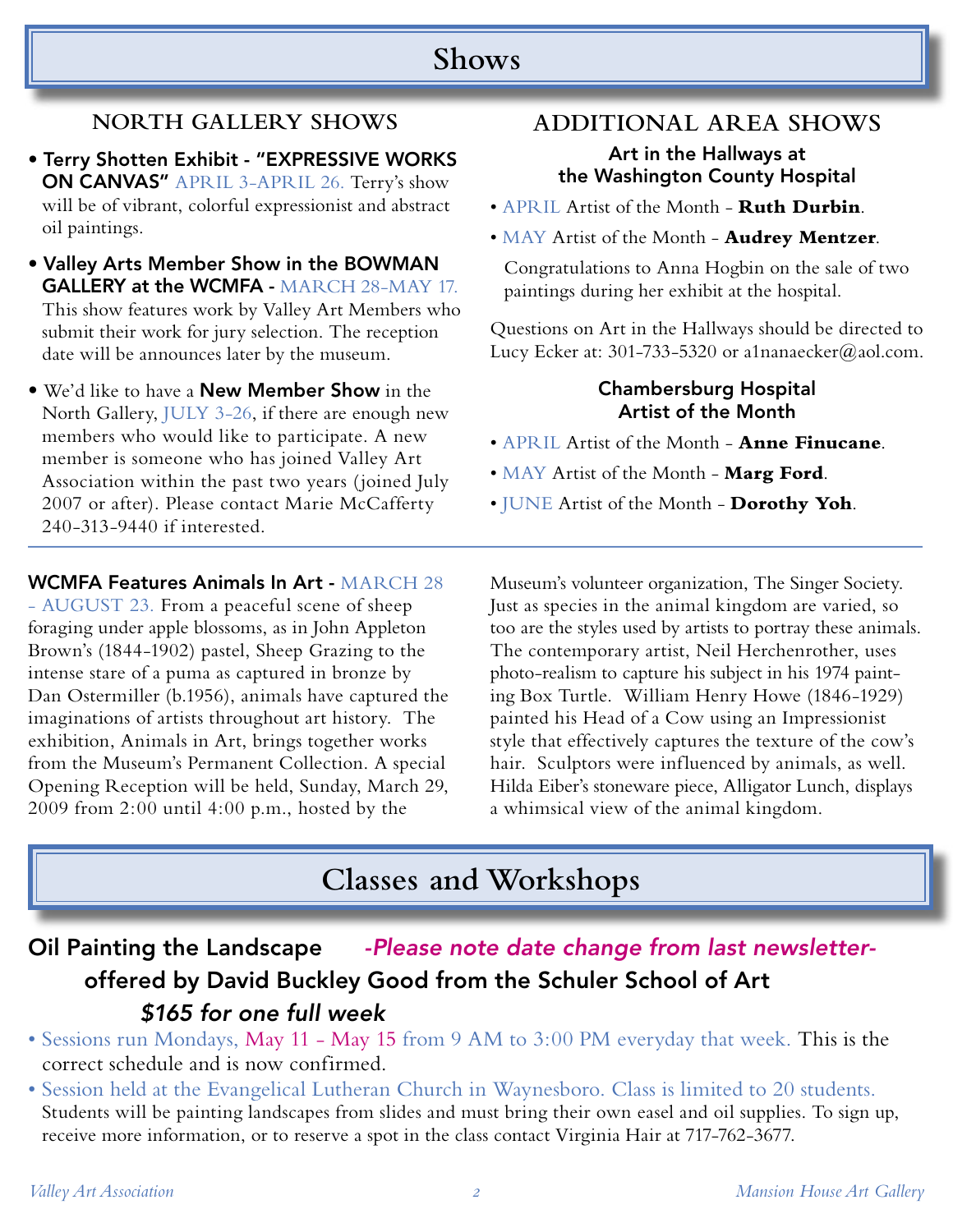## **Classes and Workshops** *Continued*

### Creative Watercolor with Anna Hogbin - \$80 for seven classes

• 8 Sessions run Thursdays, March 5 - April 30 from 6 PM to 8:30 PM at the Mansion House. There will be no class April 9. Class is limited to 10 students.

This class is about opening up new avenues in the creative experience! Students will explore using different techniques and materials with watercolor pigments to create interesting textures and effects. Some of the products used will include, but are not limited to: Saran Wrap, inks, string, contact paper, bubble wrap, a variety of salt products, paper doilies, Oriental papers, Gesso, found items, and tissues. Techniques will include using different masking products, the layering process, ways to lift out, pouring and dropping paint, spraying pigment, using white gouche and watercolor, creating textured surfaces, and negative painting for finding designs. Theme paintings and design will be a key element in class discussion. For questions and enrollment, call Anna Hogbin at 304-263-1094 or email ahogbin@earthlink.net.

# **General Member News**

*We are sad to report that Eliane Ambrose's husband Harry, passed away March 12, 2009. The VAA would like to offer our condolences to Eliane and her beautiful family. Our hearts and prayers are with you.*

A Quick Note From Pat Barnes - "It was an impressive array of paintings that met me at the judging for the Museum Show. As you well know, a judge's opinion is just that - although hopefully it's an informed opinion. The comments made were meant to encourage and provoke thought. Of course, you can accept my suggestions - or not. I once had a teacher who said that if someone questioned something about your painting, (say a crooked building, a certain color) perhaps it was because you had not done it enough to convince them that you really meant to do it! It is also frustrating that the space is limited (it always is, in some way). I would have included all the paintings there, if possible. Good luck in your painting endeavors, and may you be "be-mused". *Pat Barnes*

Wall Change - June 23rd is the scheduled date for the "wall change" at 10:00am. The rent is \$120 for a large space, \$90 for medium, and \$70 for small.

"Art in the Park" in Berkeley Springs - This is an outdoor forum and is held on the first Sunday of each month from May through October (5/3, 6/7, 7/5, 8/2, 9/6, and 10/4). Artists juried in can exhibit and sell their work in the park in the center of Berkeley Springs. The cost is \$35.00 each session, plus an annual \$10.00 peddler's license for the town of Berkeley Springs. For details, contact Michael or Nancy Nathan at 304-258-6419.

Red Cross Fundraiser - Based on member interest at the February meeting, we have agreed to participate in the upcoming Red Cross fundraiser. It will be held on Saturday, June 27, 2009. We will provide additional details in the next issue. Please contact Sue Parker at 304-258-4046 if you are interested in having space to sell your artwork at the event.

### **MANSION HOUSE CLEANING DAY**

All members are asked to attend the annual cleaning of the Mansion House. Tuesday, April 14th at 10:00AM.

ELECTIONS: Your Club Needs You!!! - April is the time for nominations for our new President Elect and Assistant Gallery Director, with the elections at the May meeting. Please call Marjorie Tressler, Lucy Ecker, or any board members if you or someone you know would like to take one of these positions. It takes many people to run this organization and if you want the club to continue running well, we need these positions filled. This current board has been a joy to work with and those who are to remain on the board will be glad to help you get started. This is a wonderful opportunity for YOU to help promote ART in our community.